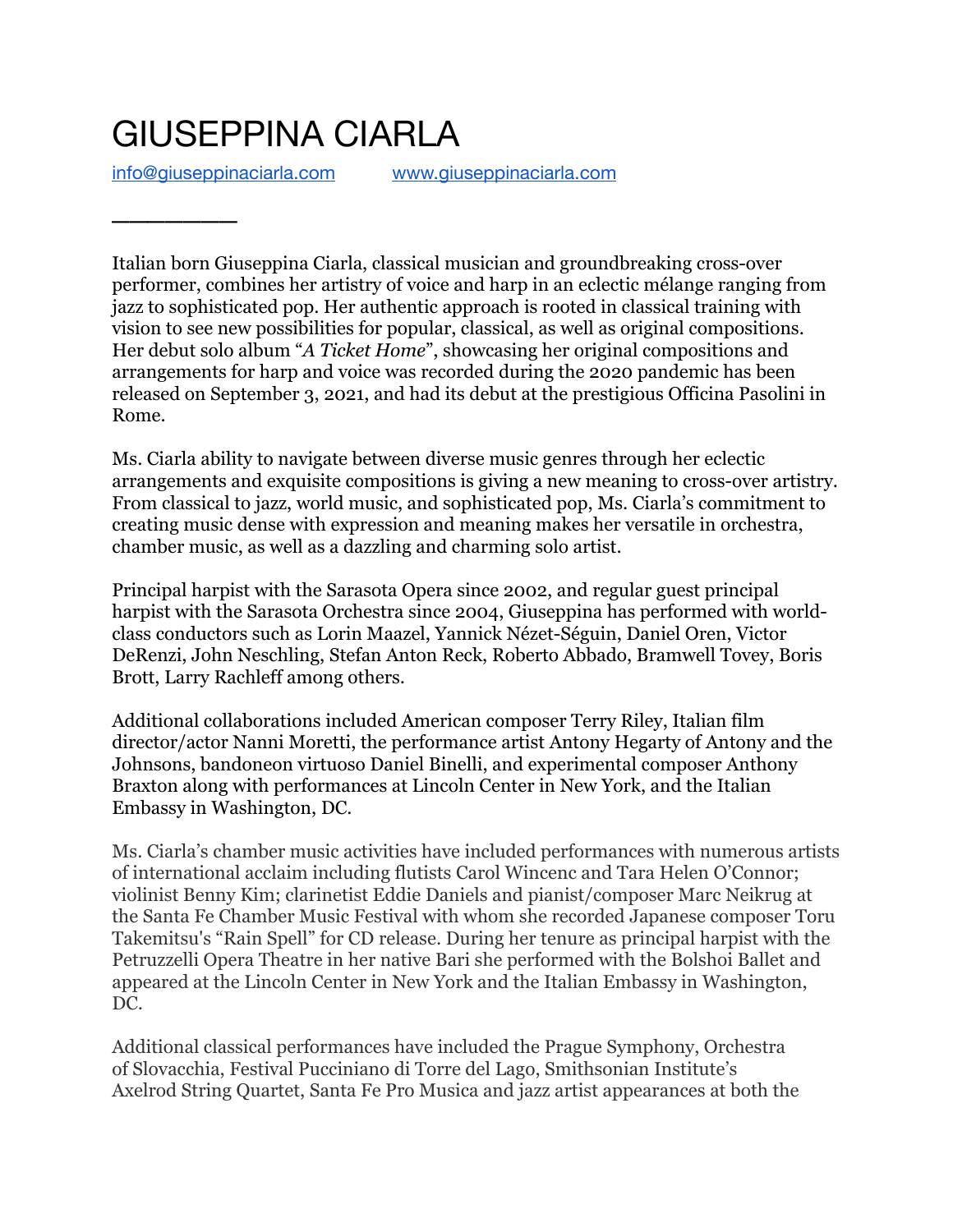International Jazz and Pop Harp Festival in Monterey, California and the Umbria Jazz Festival in Perugia, Italy as teaching assistant of Carrol McLaughlin.

During the 2020 pandemic Ms. Ciarla has collaborated with *Violipiano Arts* in live stream and video projects for the Italian Institutes of Culture in Istanbul, Beirut, and Buenos Aires, and performed for Culture Saves in Washington, DC.

A passionate and dedicated teacher Ms. Ciarla maintains an active private harp studio in Sarasota where she welcomes students of all ages. In July 2017 Ms. Ciarla completed the Suzuki harp book 1 teacher training with the founder of the American Suzuki harp program Mary Kay Waddington and book 2 with Delaine Fedson Leonard.

Ms. Ciarla holds degrees from the Conservatorio Lorenzo Perosi in Italy and a bachelor's and master of music in harp performance from the University of Arizona. She has recorded for Bongiovanni and Koch record labels.

When she is not busy performing Ms. Ciarla enjoys traveling, being in nature, and has a great passion for cooking. She enjoys spending time with her family in Italy and her friends from all over the world. Ms, Ciarla's brother Luca is an internationally acclaimed violinist and her sister Alberta is a lawyer and a songwriter. Ms. Ciarla is the proud aunt of Giulio, Milo, and Miranda.

Ms. Ciarla sees all of humanity as one and performs with this intention.

for more information please visit [www.giuseppinaciarla.com](http://www.giuseppinaciarla.com)

## **Acclaim**

"A radiant presence throughout the evening…virtuosic…" *The Albuquerque Journal* 

"Recital's perfection matches theater's (Asolo)...When Carol Wincenc and Giuseppina Ciarla, principal harpist of the Sarasota opera Orchestra, perform together the result is far from a standard recital. Ciarla has an uncanny ability to coax atypical sounds from her harp as well as heavenly timbre we are used to hearing. Infectious rhythm effects, snarling guitar-like riffs and snappy pizzicato are all at her command, balancing the sound of the flute in ways that are frequently surprising." *Herald Tribune, Sarasota* 

"Ciarla's [has performed a] sparkling rendition of the joyous first movement of Haendel's harp concerto…Intimacy, imagination, virtuosity." *Durango Herald*

"Giuseppina Ciarla certainly knew how to send waves of lush harmonies rolling throughout the space…Deftly handled…Performance of sustained intensity…Ciarla caught the grand sweep of the Faure' Impromptu for harp, delivering with her usual clarity and flair." *Albuquerque Journal* 

"Tender and rich tone." *The New Mexican* 

"Introduction and Allegro showcased the talents of harpist Giuseppina Ciarla [with] her crystalclear articulation and impeccable sense of rhythm." *The New Mexican*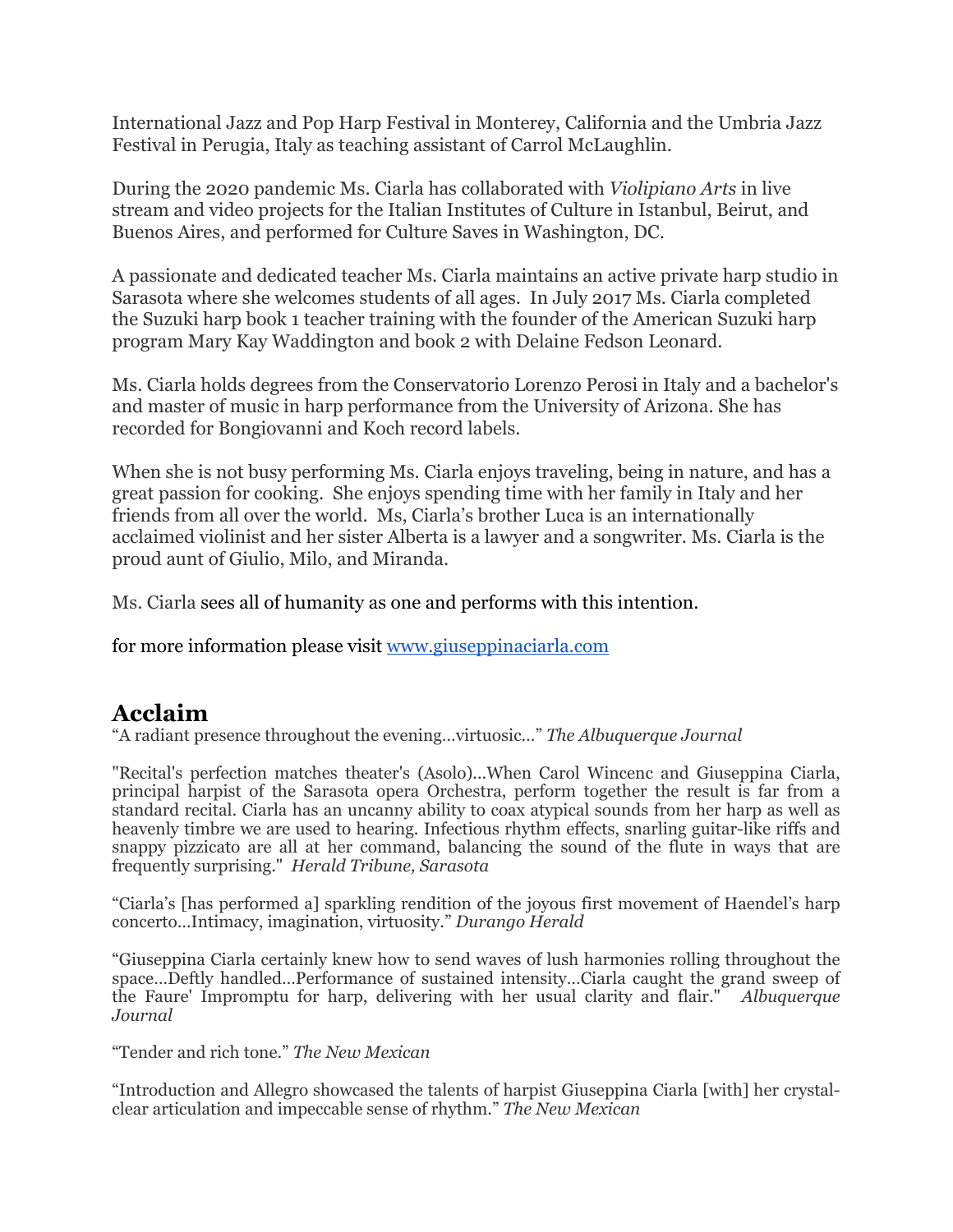"Excellent dynamic control" *The New Mexican* 

"Elegant and agile musicality" *The Albuquerque Journal* 

"L'arpa di Ciarla incanta la platea." *Il Quotidiano (Italy) "Ciarla's harp enchants the audience"* 

"L'Arpa magica. Giuseppina Ciarla bravissima e affascinante." *Libertà (Italy) "The magic harp. Giuseppina Ciarla is excellent and charming"* 

Talento poliedrico e completo. *EstaTermoli (Italy) "A complete and versatile talent"* 

## **Medium Bio (412 Words)**

Italian-born Giuseppina Ciarla, classical musician and groundbreaking cross-over performer, combines her artistry of voice and harp in an eclectic mélange ranging from jazz to sophisticated pop. Her authentic approach is rooted in classical training with a vision to see new possibilities for popular, classical, as well as original compositions. Her debut solo album "*A ticket home*", showcasing her original compositions and arrangements for harp and voice was recorded during the 2020 pandemic has been released on September 3, 2021, and had its debut at the prestigious Officina Pasolini in Rome.

Her ability to navigate between diverse music genres through her eclectic arrangements and exquisite compositions is giving a new meaning to cross-over artistry. From classical to jazz, world music, and sophisticated pop, Giuseppina's commitment to creating music dense with expression and meaning makes her versatile in orchestra, chamber music, as well as a dazzling and charming solo artist.

Principal harpist with the Sarasota Opera since 2002, and regular guest principal harpist with the Sarasota Orchestra since 2004, Ms. Ciarla has performed with worldclass conductors such as Lorin Maazel, Yannick Nézet-Séguin, Daniel Oren, Victor DeRenzi, John Neschling, Stefan Anton Reck, Roberto Abbado, Bramwell Tovey, Boris Brott, and Larry Rachleff among others. During her tenure as principal harpist with the Petruzzelli Opera Theatre in her native Bari, she performed with the Bolshoi Ballet and appeared at the Lincoln Center in New York and the Italian Embassy in Washington, DC.

During the 2020 pandemic Giuseppina has collaborated with *Violipiano Arts* in live stream and video projects for the Italian Institutes of Culture in Istanbul, Beirut, and Buenos Aires, and performed for Culture Saves in Washington, DC.

Additional classical performances have included the Prague Symphony, Orchestra of Slovacchia, Festival Pucciniano di Torre del Lago, Smithsonian Institute's Axelrod String Quartet, Santa Fe Pro Musica, and jazz artist appearances at both the